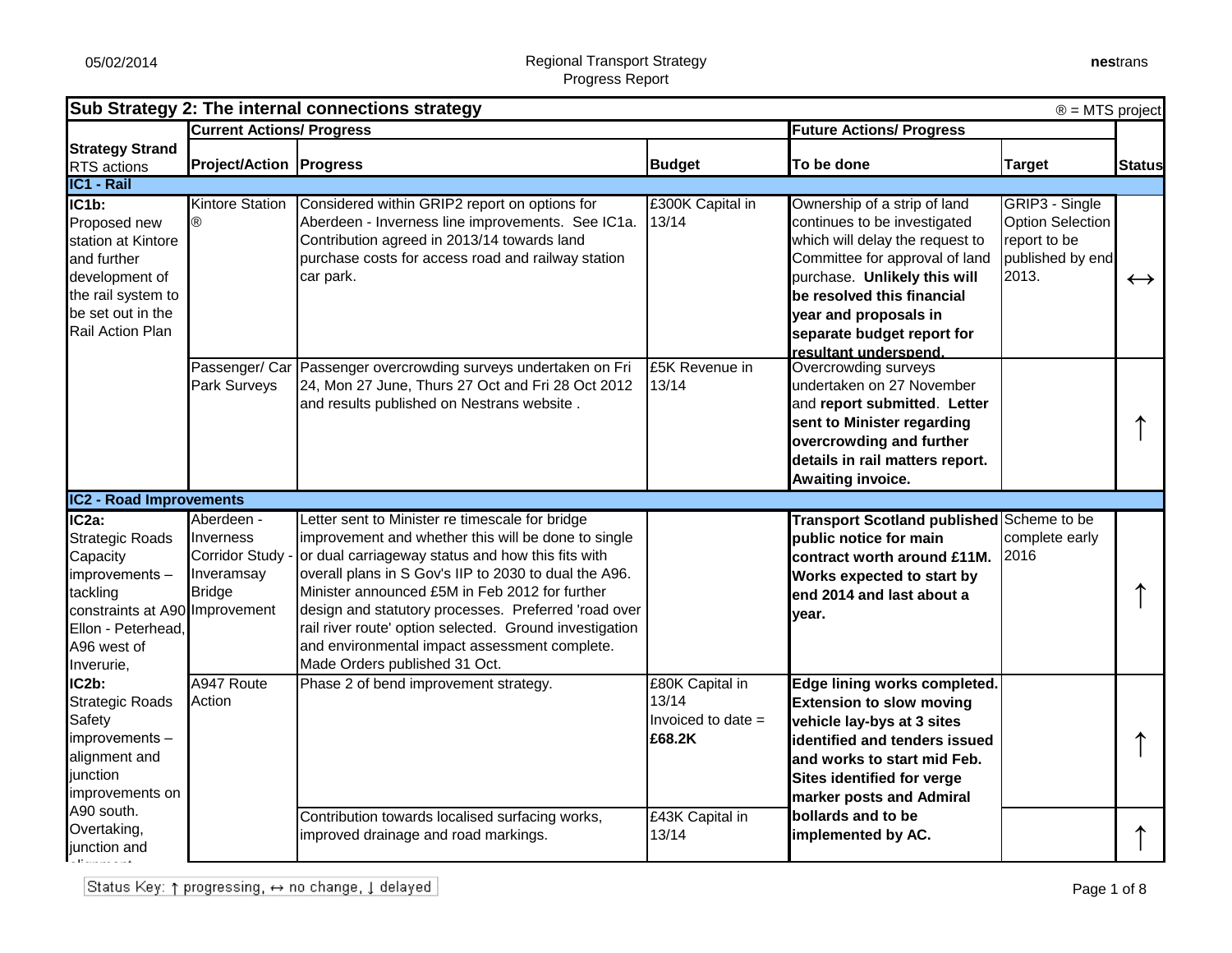|                                                                                                                                                  |                                  | <b>Future Actions/ Progress</b><br><b>Current Actions/ Progress</b>                                                                                                                                              |                                                            |                                                                                                                                                     |               |               |
|--------------------------------------------------------------------------------------------------------------------------------------------------|----------------------------------|------------------------------------------------------------------------------------------------------------------------------------------------------------------------------------------------------------------|------------------------------------------------------------|-----------------------------------------------------------------------------------------------------------------------------------------------------|---------------|---------------|
| <b>Strategy Strand</b><br><b>RTS</b> actions                                                                                                     | <b>Project/Action   Progress</b> |                                                                                                                                                                                                                  | <b>Budget</b>                                              | To be done                                                                                                                                          | <b>Target</b> | <b>Status</b> |
| alignment<br>improvements on<br>A90 north and<br>A96. Route                                                                                      | Retexturing<br>works             | Retexturing sections of B999 (Murcar Roundabout to<br>Potterton), B979 (Malcolm Rd to Westhill) and road<br>from Kingswells roundabout to Kirk Brae Cults                                                        | £40K Capital in<br>13/14<br>Invoiced to date $=$<br>£42.4K | Works completed late October.<br>Invoiced in full.                                                                                                  |               |               |
| Action on A92,<br>A93, A944, A947                                                                                                                | strategic links                  | Route action on Route action work including improved lining, signing<br>and road stud replacement on strategic corridors.<br>Additional virement suggested in separate budget<br>matters report.                 | £28K Capital in<br>13/14<br>Invoiced to date =<br>£21.2K   | Works underway completed.<br><b>Awaiting final invoices.</b>                                                                                        |               |               |
| IC2d:<br>Prioritised<br>maintenance for<br>strategic routes,<br>with particular<br>benefits for public<br>transport and<br>sustainable<br>modes. | A947                             | Asphalt resurfacing on from Fyvie Station to U45s<br>Junction Ph2. Contract awarded to Breedon<br>Aggregates with start date of 5 Aug                                                                            | £93K Capital in<br>13/14<br>Invoiced to date =<br>£92.7K   | Works complete. Invoiced in<br>full.                                                                                                                |               |               |
|                                                                                                                                                  | A92                              | Edge repairs/haunching and asphalt overlay between E195K Capital in<br>Colpy and Potts Rayne.                                                                                                                    | 13/14<br>Invoiced to date $=$<br>£219K                     | Direct award to Aberdeenshire<br>Council. Works complete but<br>additional earthworks required<br>and this will increase cost.<br>Invoiced in full. |               |               |
|                                                                                                                                                  | A952                             | Asphalt resurfacing North of Shannas Cottages to<br>Wester Pettymarcus. Contract awarded to Leiths.                                                                                                              | £90K Capital in<br>13/14<br>Invoiced to date $=$<br>£94.9K | Works complete and invoiced<br>in full.                                                                                                             |               |               |
| IC2d (contd)                                                                                                                                     | A944                             | Bitmac overlay on A944 Tillyfourie westwards.<br>Tender awarded to Aberdeenshire Council. Works<br>undertaken in August and were completed a week<br>early with road re-opening on Fri 16 Aug.                   | £122K Capital in<br>13/14<br>Invoiced to date $=$<br>£126K | <b>Final measurement is</b><br>£129,825. Costs increased due<br>to a remedial problem that<br>required additional patching.                         |               |               |
| IC2e:<br><b>Support Local</b><br>Authorities in<br>bringing forward<br><b>LTS</b> projects that<br><b>IC3 - Bus Improvements</b>                 | Wellington<br>Road               | Identification of the footprint of land that would be<br>required to complete the dualling of Wellington Road<br>adjacent to Craiginches Prison so that it can be<br>safeguarded should the site be redeveloped. | 13/14                                                      | £12.85K Revenue in Aecom being appointed to<br>identify requirements.                                                                               |               |               |
|                                                                                                                                                  |                                  |                                                                                                                                                                                                                  |                                                            |                                                                                                                                                     |               |               |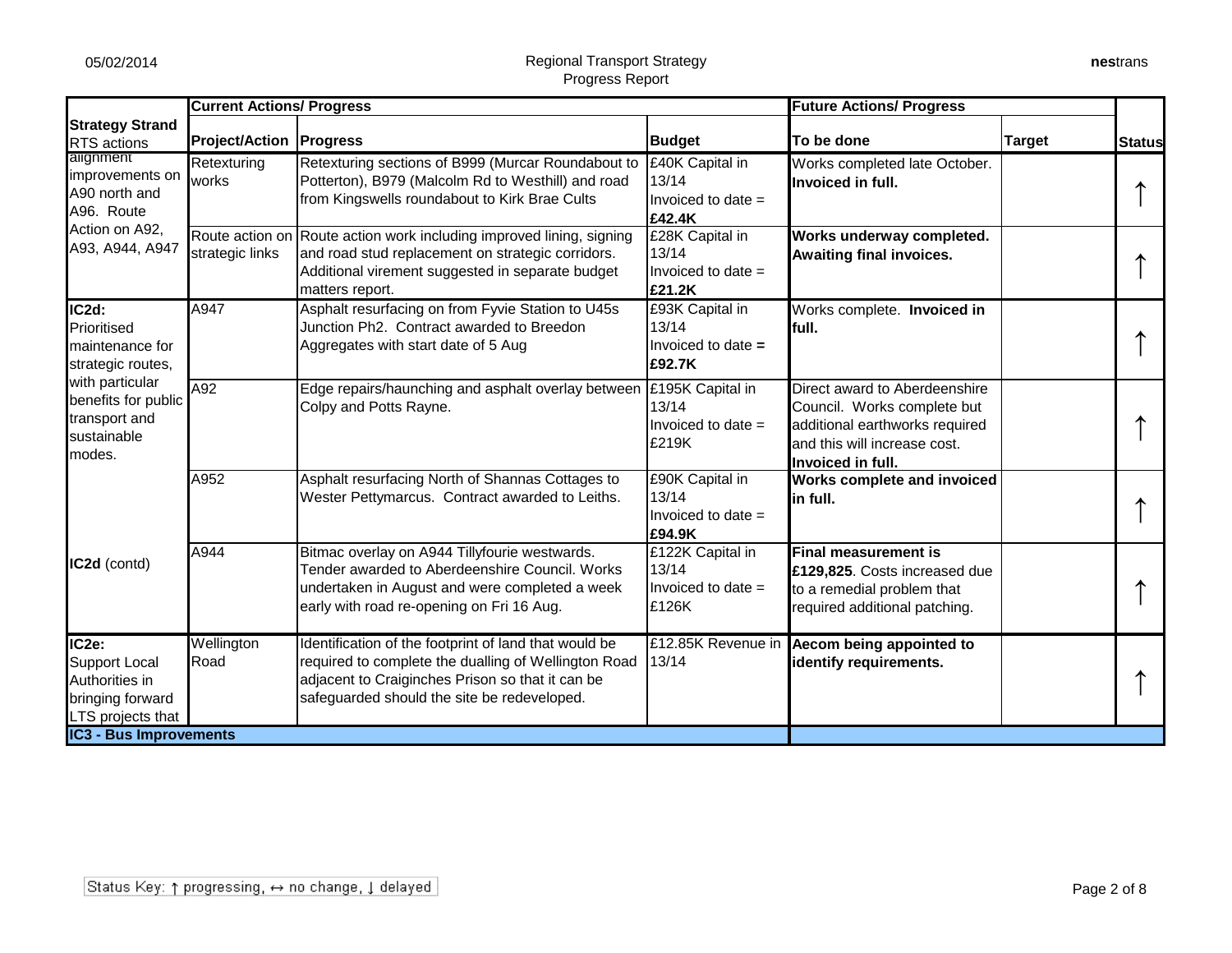|                                                                                                                                                                   | <b>Current Actions/ Progress</b>                   |                                                                                                                                                                                                                                                    |                                                            | <b>Future Actions/ Progress</b>                                                                                                                                                                                                                                             |               |               |
|-------------------------------------------------------------------------------------------------------------------------------------------------------------------|----------------------------------------------------|----------------------------------------------------------------------------------------------------------------------------------------------------------------------------------------------------------------------------------------------------|------------------------------------------------------------|-----------------------------------------------------------------------------------------------------------------------------------------------------------------------------------------------------------------------------------------------------------------------------|---------------|---------------|
| <b>Strategy Strand</b><br><b>RTS</b> actions                                                                                                                      | <b>Project/Action</b>                              | <b>Progress</b>                                                                                                                                                                                                                                    | <b>Budget</b>                                              | To be done                                                                                                                                                                                                                                                                  | <b>Target</b> | <b>Status</b> |
| IC3a:<br><b>Quality bus</b><br>corridor<br>improvements to<br>services and<br>facilities.                                                                         | Fraserburgh<br><b>Bus Station</b><br>Refurbishment | Improvements to the footways and external shelters<br>at the bus station. Installing kassel kerbs the full<br>length of both sides of the road, resurfacing footways<br>and installing 5 new shelters.                                             | £76K Capital in<br>13/14<br>Invoiced to date =<br>£56K     | Formal re-opening by Provost<br>Webster took place on 27<br>August. Good feedback being<br>received on the journey totems<br>that were installed. Nestrans<br>contribution invoiced in full.<br><b>Additional contribution</b><br>proposed within budget<br>matters report. |               |               |
|                                                                                                                                                                   | Portlethen bus<br>stop initiatives                 | Bus stops being upgraded with new shelters on either<br>side of Muirend Road and journey kiosk installed at<br>Asda side, with display screen in opposite new<br>shelter. Lay-by not being progressed due to land<br>difficulties.                 | £35K Capital in<br>13/14<br>Invoiced to date $=$<br>£29.1K | Hunter Construction awarded<br>contract for civil works but<br>delays encountered as a result<br>of an intervention over land.<br>Aim to resolve this and<br>complete works by end<br><b>March 2014.</b>                                                                    |               |               |
| IC3b:<br>Develop a Bus<br>Action Plan to<br>improve quality<br>and reliability of<br>services and set<br>out proposals for<br>extending bus<br>priority measures. | Locking in the<br><b>AWPR benefits</b>             | Feasibility study to investigate improvements that can<br>be made to 'lock in" the benefits for radial bus routes<br>of traffic reductions predicted as a result of AWPR.<br>Further investigation completed and reported to<br>Board in Dec 2012. | £30K Revenue in<br>13/14<br>Invoiced to date $=$<br>£1.9K  | Problems and objectives for the<br>project have been drafted and<br>are under discussion. A956<br><b>Wellington Road identified as</b><br>priority for investigation and<br>Aecom being commissioned.                                                                       |               |               |
|                                                                                                                                                                   |                                                    | Feasibility study to investigate and design<br>improvements that can be made city wide to 'lock in"<br>the benefits for bus routes and active travel due to<br>traffic reductions predicted as a result of AWPR.                                   | £50K Revenue in<br>13/14                                   | Audit of existing signage on<br>strategic corridors to be<br>collected to inform<br>consideration of roads<br>hierarchy and signage once<br>AWPR is in place.                                                                                                               |               |               |
| IC3b (contd)                                                                                                                                                      | <b>Bus Stop</b><br>Clearways                       | Remarking of bus stop clearways in Kincardine &<br>Mearns                                                                                                                                                                                          | £15K Revenue in<br>13/14<br>Invoiced to date $=$<br>£15K   | Direct award of works to<br>Aberdeenshire Council and<br>works complete. Nestrans<br>contribution invoiced.                                                                                                                                                                 |               |               |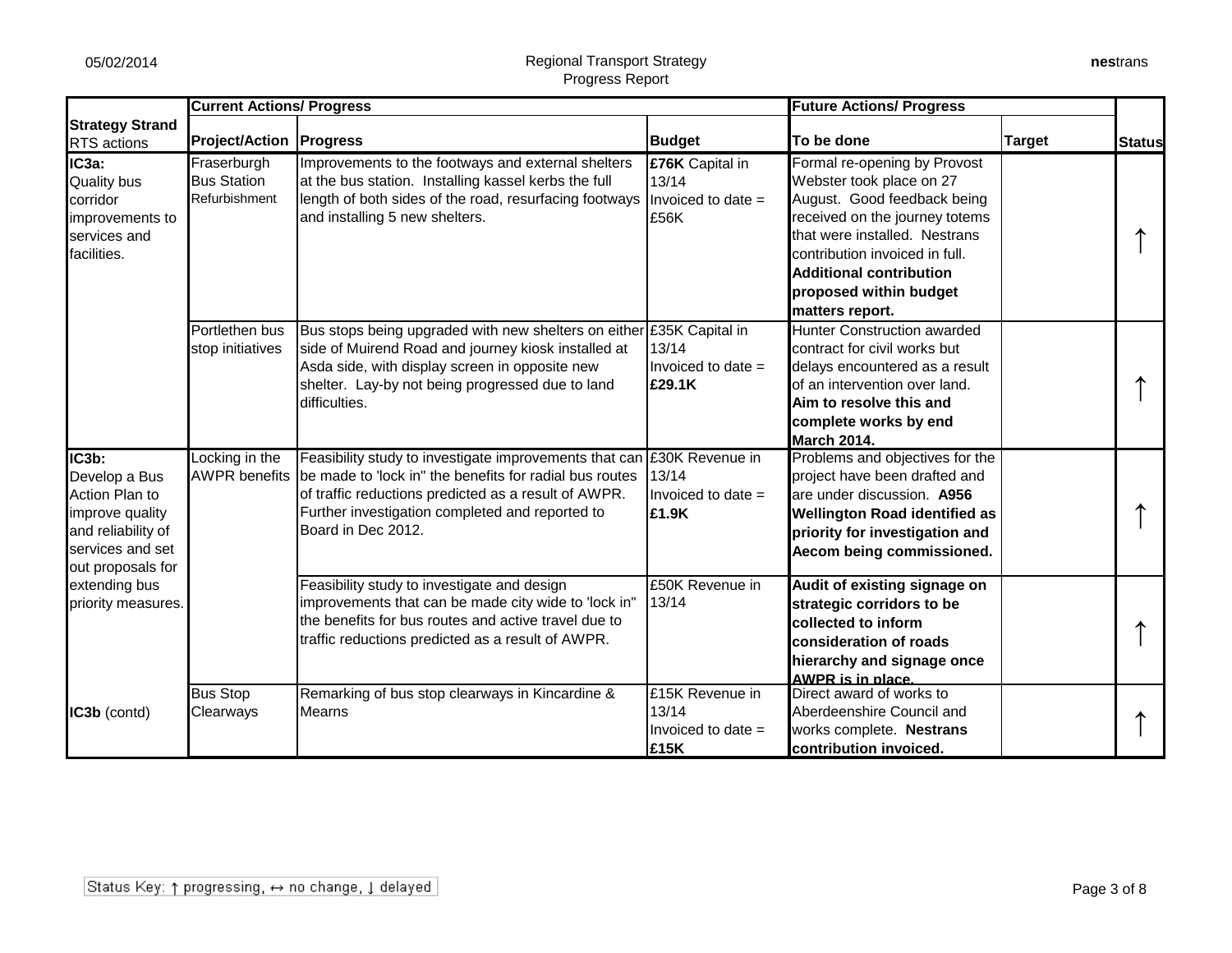|                                                                                                                         | <b>Current Actions/ Progress</b> |                                                                                                                                                                                                                                                                                                                                                                                                                                                                                                         |                                                                  | <b>Future Actions/ Progress</b>                                                                                                                                                                                                                                                                                                                                     |               |               |
|-------------------------------------------------------------------------------------------------------------------------|----------------------------------|---------------------------------------------------------------------------------------------------------------------------------------------------------------------------------------------------------------------------------------------------------------------------------------------------------------------------------------------------------------------------------------------------------------------------------------------------------------------------------------------------------|------------------------------------------------------------------|---------------------------------------------------------------------------------------------------------------------------------------------------------------------------------------------------------------------------------------------------------------------------------------------------------------------------------------------------------------------|---------------|---------------|
| <b>Strategy Strand</b><br><b>RTS</b> actions                                                                            | <b>Project/Action   Progress</b> |                                                                                                                                                                                                                                                                                                                                                                                                                                                                                                         | <b>Budget</b>                                                    | To be done                                                                                                                                                                                                                                                                                                                                                          | <b>Target</b> | <b>Status</b> |
| $\overline{\textsf{IC3d}}$ :<br>Expand Park and P&R ®<br>Ride provision<br>linked to the<br>development of<br>the AWPR. | A90 Schoolhill                   | See Access from South EC2a. Additional design<br>works done to include 25 space lorry park. Planning<br>application submitted and to be considered by<br>Committee. One representation received. Further<br>funding approved in 2013/14 for ground investigation<br>and development of design. Design works<br>undertaken for alternative site. Aberdeenshire<br>Estates in negotiations with regards to land. Land<br>owner now willing to sell the original piece of land<br>identified for the site. | <b>£30K</b> Capital in<br>13/14<br>Invoiced to date $=$<br>£3.4K | Negotiations ongoing with both<br>parties and both options being<br>investigated to determine best<br>value and most feasible option.<br>Aim to conclude land purchase<br>by early 2014. Forecast spend<br>reduced to £20K and<br>virement proposed in<br>separate budget matters<br>report. Planning application<br>for alternative site submitted<br>in Jan 2014. |               |               |
|                                                                                                                         | A947 P&R site<br>®               | Bid submitted to S Gov's Bus Investment Fund by<br>Aberdeenshire Council in partnership with Nestrans,<br>Stagecoach Bluebird and Bain's Coaches for mini-<br>interchange hubs on the A947. Three potential sites<br>suggested at Newmachar, Oldmeldrum and Fyvie.                                                                                                                                                                                                                                      |                                                                  | <b>Minister for Transport</b><br>announced £4.2M of grants of<br>which £500,000 is offered for<br>the A947 mini-hub project out<br>of an overall cost of £700,000                                                                                                                                                                                                   |               |               |
|                                                                                                                         | A944                             | Bid submitted to S Gov's Bus Investment Fund by<br>Kingswells P&R Aberdeen City Council in partnership with Nestrans<br>and Stagecoach Bluebird for access through the site<br>for buses from the A944.                                                                                                                                                                                                                                                                                                 |                                                                  | <b>Minister for Transport</b><br>announced £4.2M of grants of<br>which £112,500 is offered for<br>the A944 P&R project out of<br>an overall cost of £150,000                                                                                                                                                                                                        |               |               |
| IC3d (contd)                                                                                                            | Ellon P&R                        | Phase 1, which includes extension to existing car<br>park, resiting of recycle centre and new directional<br>signs completed. Ongoing problems with land<br>ownership and acquisition has been referred to<br>Transport Scotland. Funding approved for phase 2 -<br>additional external waiting facilities and upgrade to<br>turning circle to accommodate 15m vehicles.                                                                                                                                | £65K in 13/14<br>Invoiced to date $=$<br>£29.9K                  | <b>Confirmation awaited that</b><br>transfer of land completed.<br><b>Tender documents to be</b><br>issued in Feb with a 5 week<br>return period. No<br><b>construction this financial</b><br>year and virement proposed<br>in separate budget matters<br><u>renort</u>                                                                                             |               |               |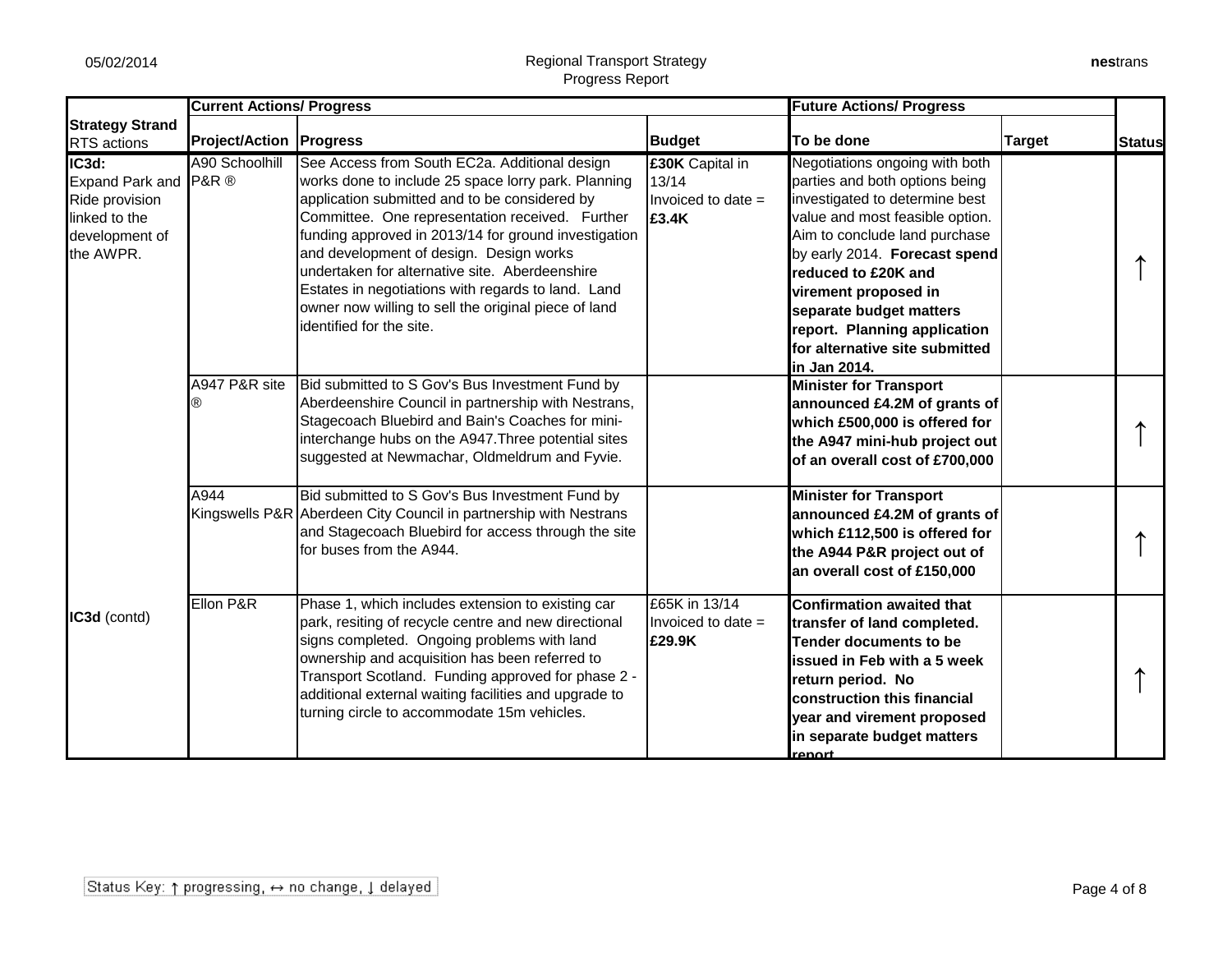|                                                                                                                                                               | <b>Current Actions/ Progress</b>                                     |                                                                                                                                                                                                                                                                                                                                                                                                                      |                                                          | <b>Future Actions/ Progress</b>                                                                                                                                                                                                                                                                                                                                                       |               |               |
|---------------------------------------------------------------------------------------------------------------------------------------------------------------|----------------------------------------------------------------------|----------------------------------------------------------------------------------------------------------------------------------------------------------------------------------------------------------------------------------------------------------------------------------------------------------------------------------------------------------------------------------------------------------------------|----------------------------------------------------------|---------------------------------------------------------------------------------------------------------------------------------------------------------------------------------------------------------------------------------------------------------------------------------------------------------------------------------------------------------------------------------------|---------------|---------------|
| <b>Strategy Strand</b><br><b>RTS</b> actions                                                                                                                  | <b>Project/Action   Progress</b>                                     |                                                                                                                                                                                                                                                                                                                                                                                                                      | <b>Budget</b>                                            | To be done                                                                                                                                                                                                                                                                                                                                                                            | <b>Target</b> | <b>Status</b> |
| IC <sub>3e</sub> :<br>Improve<br>information<br>provision<br>including<br>expanded real-<br>time information<br>systems across<br>Aberdeen City<br>and Shire. | Aberdeen City<br>and Shire Bus<br>Stop<br>Information<br>Initiatives | In accordance with Council's Bus Information<br>Strategy documents - replace and/or provide bus<br>timetable display cases at bus stops within Aberdeen<br>City and Shire to ensure minimum standards and<br>content can be provided, is DDA compliant and<br>allows for future standardised region wide<br>improvements to timetabling information. Further<br>funding approved for 2013/14 to continue initiative. | £60K Capital in<br>13/14<br>Invoiced to date $=$<br>£20K | Ongoing publicity improvements<br>to infrastructure throughout the<br>region. Works to include<br>replacement of timetable cases<br>that have a capacity issue and<br>flag updates due to recent<br>service changes. Works<br>progressing to identify sites<br>within Aberdeenshire and<br>upgrading of flags. Works to<br>include installation of a<br><b>Totem at Union Square.</b> |               |               |
|                                                                                                                                                               | <b>Festive Travel</b><br>Campaign                                    | Updating publicity details from 2012 Festive<br>Campaign for promotion in Nov-Dec 2013, including<br>website, billboard and bus shelter advertising.                                                                                                                                                                                                                                                                 |                                                          | <b>On-line interactive travel</b><br>information being edited to<br>remove festive period<br>references and will then<br>continue to be available on<br>getabout website                                                                                                                                                                                                              |               |               |
| <b>IC4 - Demand Responsive Transport</b>                                                                                                                      |                                                                      |                                                                                                                                                                                                                                                                                                                                                                                                                      |                                                          |                                                                                                                                                                                                                                                                                                                                                                                       |               |               |
| IC4a:<br>Support<br>extension of 'Dial-<br>a-Bus' and similar<br>services to serve                                                                            | Replacement<br>minibus                                               | Funding for purchase of replacement minibus for<br>operation of A2B dial-a-bus service covering Alford,<br>Strathdon and Westhill. AC P& R Cttee approved<br>entering into negotiations with Stagecoach for them<br>to purchase the vehicle.                                                                                                                                                                         | E74K Capital in<br>13/14                                 | New buses purchased and<br>operational from Jan 2014.<br><b>Awaiting invoice</b>                                                                                                                                                                                                                                                                                                      |               |               |
| <b>IC6 - Walking and Cycling</b>                                                                                                                              |                                                                      |                                                                                                                                                                                                                                                                                                                                                                                                                      |                                                          |                                                                                                                                                                                                                                                                                                                                                                                       |               |               |
| IC6a:<br>Support<br>investment in<br>measures to<br>increase safety<br>and security of<br>walking and in                                                      | Union St<br>n ®                                                      | ACC upgrading City Centre model to reflect 2012<br>pedestrianisatio infrastructure and travel pattern conditions to ensure<br>it remains a reliable tool for assessing schemes such<br>as pedestrianised areas, bus priority, special event<br>management etc.                                                                                                                                                       | £40K Revenue in<br>13/14<br>Invoiced to date $=$<br>£40K | City centre model upgrade<br>nearing completion. Model to<br>be completed and options<br>appraised in February 2014<br>with a report going to ACC<br><b>Committee in February 2014.</b>                                                                                                                                                                                               |               |               |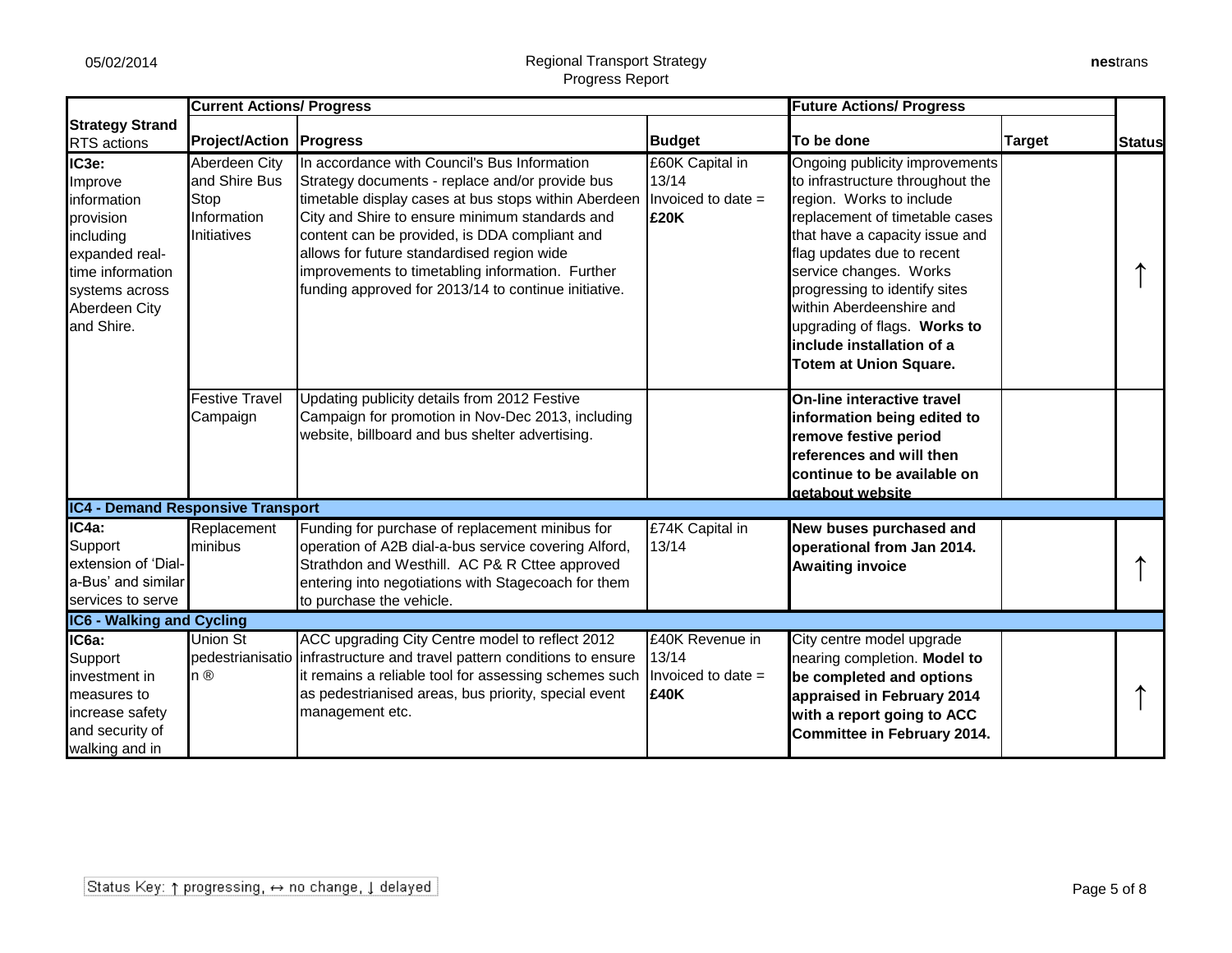|                                                                                                                                                       | <b>Current Actions/ Progress</b>             |                                                                                                                                                                                                                                                                                                                                                                                                                                                                                                                                                   |                                                                  | <b>Future Actions/ Progress</b>                                                                                                                                                                                                                                                                                                                                                                                                        |               |               |
|-------------------------------------------------------------------------------------------------------------------------------------------------------|----------------------------------------------|---------------------------------------------------------------------------------------------------------------------------------------------------------------------------------------------------------------------------------------------------------------------------------------------------------------------------------------------------------------------------------------------------------------------------------------------------------------------------------------------------------------------------------------------------|------------------------------------------------------------------|----------------------------------------------------------------------------------------------------------------------------------------------------------------------------------------------------------------------------------------------------------------------------------------------------------------------------------------------------------------------------------------------------------------------------------------|---------------|---------------|
| <b>Strategy Strand</b><br>RTS actions                                                                                                                 | <b>Project/Action Progress</b>               |                                                                                                                                                                                                                                                                                                                                                                                                                                                                                                                                                   | <b>Budget</b>                                                    | To be done                                                                                                                                                                                                                                                                                                                                                                                                                             | <b>Target</b> | <b>Status</b> |
| IC6c:<br>Continued<br>development of<br>cycle routes on<br>key routes within<br>Aberdeenshire,<br>into Aberdeen<br>and on routes<br>through the City. | A96 Aberdeen ·<br>Blackburn path             | Design work in relation to localised widening,<br>consideration of crossings and review of existing 13/14<br>facilities complete. Transport Scotland made the<br>order to create shared use for cyclists and<br>pedestrians on footways along A96 Trunk Road<br>(Inverurie Rd, Auchmill Rd, Gt Northern Rd) and it<br>came into force from 16 Dec 2013.                                                                                                                                                                                           | £8.5K Capital in                                                 | <b>Consideration being given to</b><br>resurfacing and installation<br>of bollards on shared<br>ped/cycle route at locations<br>where vehicles park on<br>footway using remaining<br>funding and any underspend<br>elsewhere within approved<br>walking/cycling budget.                                                                                                                                                                |               |               |
|                                                                                                                                                       | Peterhead<br>Cycle<br>Demonstration<br>Towns | Aberdeenshire Council has secured a £45K Sustrans £120K Capital in<br>contribution to the A90 missing link and £75K<br>contribution to the Meethill Road school route and<br>cross town improvements. 500m section of footpath<br>adjacent to the A90 to be widened to 3m to allow<br>shared use and complete missing link. Design and<br>feasibility study for coastal estuary path ongoing.<br>Tender documentation for other schemes ie<br>Meethill Rd Ph2, A950 missing link being<br>designed for construction in future financial<br>years. | 13/14<br>Invoiced to date =<br>£28.7K                            | Works ongoing on the A90<br>missing link due to drainage<br>problems encountered. New<br>filter drain being installed<br>and surfacing due to be<br>complete by end Feb. Official<br>opening being arranged.<br>Propose to use remaining<br>funding on lighting works at<br><b>Buchanhaven Links. AC to</b><br>install new lighting from<br><b>Buchanhaven Harbour</b><br>westwards to Gold Rd<br>starting 24 Feb and take 5<br>weeks. |               |               |
| IC6c (contd)                                                                                                                                          | Aberdeen City<br>Cycle<br>Demonstration      | Further funding approved for 2013/14 to continue<br>initiative and include the upgrade of existing<br>pedestrian crossing to toucan crossing beside Asda<br>on Jesmond Drive, TRO's for footways, signage,<br>cycle parking and publicity for events. This will<br>provide 2 shared use routes from Dubford Road to<br>Middleton Park and Dubford Gardens to Cypress<br>Grove.                                                                                                                                                                    | £35.5K Capital in<br>13/14<br>Invoiced to date =<br><b>E0.9K</b> | Dropped kerbs, lining and<br>resurfacing works started on<br>site and nearing completion.<br>Toucan crossings will be<br>installed in January 2014 along<br>with cycle parking. Greenbrae<br>Active Travel Map will be<br>printed Feb/March for a<br>springtime launch.                                                                                                                                                                |               |               |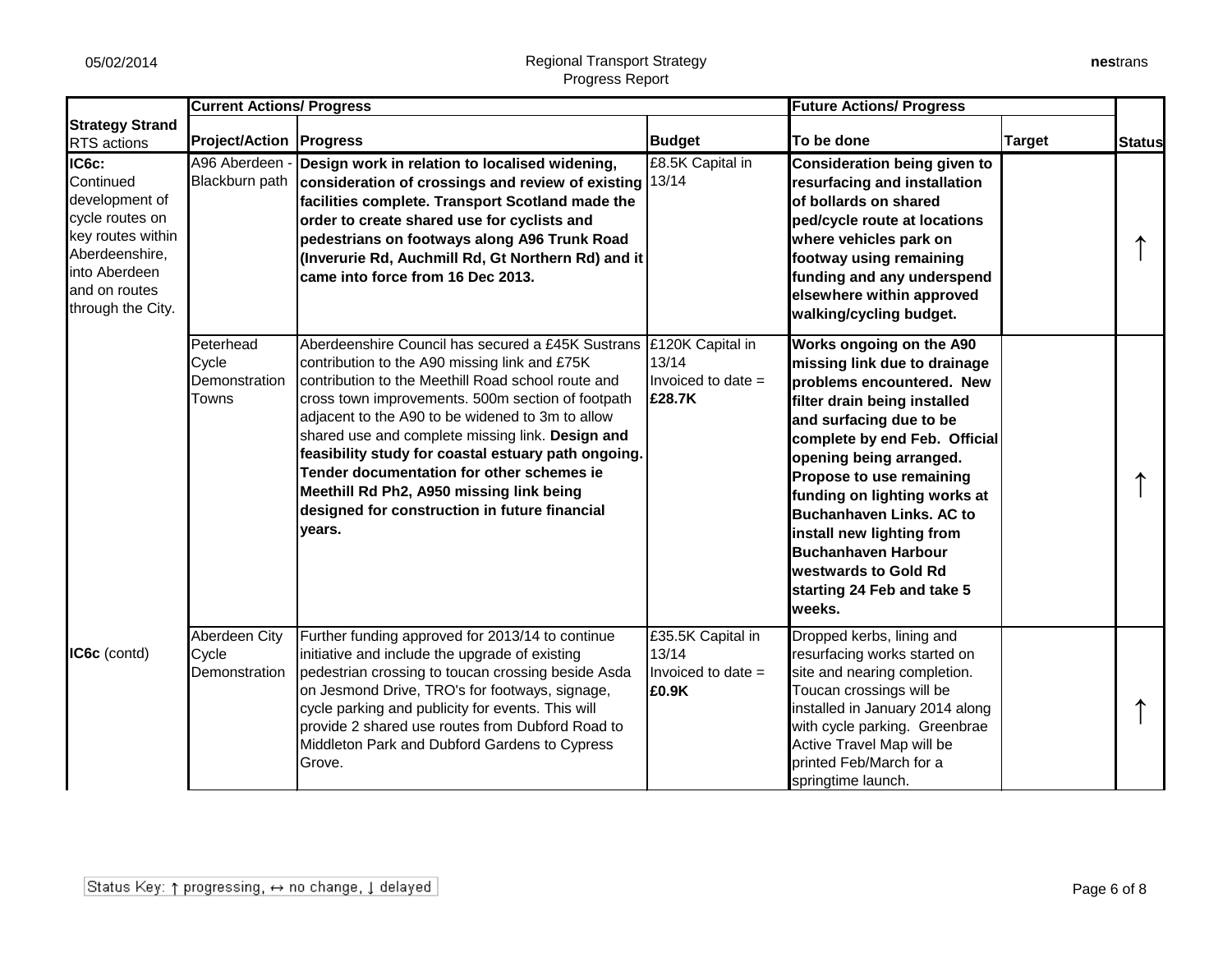|                                          | <b>Current Actions/ Progress</b>                        |                                                                                                                                                                                       |                                                            | <b>Future Actions/ Progress</b>                                                                                                                                        |               |               |
|------------------------------------------|---------------------------------------------------------|---------------------------------------------------------------------------------------------------------------------------------------------------------------------------------------|------------------------------------------------------------|------------------------------------------------------------------------------------------------------------------------------------------------------------------------|---------------|---------------|
| <b>Strategy Strand</b><br>RTS actions    | <b>Project/Action   Progress</b>                        |                                                                                                                                                                                       | <b>Budget</b>                                              | To be done                                                                                                                                                             | <b>Target</b> | <b>Status</b> |
|                                          | Ellon Road -<br><b>Strategic Cycle</b><br>Links (LIB)   | Identification of measures required to complete a<br>continuous route from Bridge of Don to B999/A90<br>roundabout. Potential installation of small scale<br>works.                   | £12.5K Capital in<br>13/14<br>Invoiced to date =<br>£10.2K | Following completion of a<br>feasibility study the detailed<br>design works report and<br>drawings now received and<br>currently being reviewed by<br>officers.        |               |               |
|                                          | Dyce Drive -<br><b>Strategic Cycle</b><br>Links         | Design and potential installation of missing cycle /<br>ped link from Dyce Avenue to Argyll Road along north 13/14<br>side of Dyce Drive                                              | £10K Capital in                                            | Works now being carried out<br>and paid for through ACC<br><b>CWSS funding</b>                                                                                         |               |               |
|                                          | Parkway -<br><b>Strategic Cycle</b><br>Links            | Design of ped / cycle route along Parkway to AECC                                                                                                                                     | £10K Capital in<br>13/14<br>Invoiced to date =<br>£4.7K    | Report completed and currently<br>being reviewed. Further report<br>requested on north path option<br>and this report is being checked<br>by officers.                 |               |               |
|                                          | Formartine and<br>Buchan Way-<br>Don Bridge<br>Parkhill | Joint major masonry repairs by AC/ACC to former<br>railway bridge to stop further structural decay on<br>bridge and brickwork (AC funding further £30K from<br>their Capital Budget). | £160K Capital in<br>13/14<br>Invoiced to date =<br>£132.7K | <b>Works completed in</b><br>December 2013. Awaiting<br>linvoices                                                                                                      |               |               |
|                                          | <b>Whiteside Farm</b><br><b>Bridge</b>                  | Repairs to Whiteside Farm Bridge on the Formartine<br>& Buchan Way                                                                                                                    | £7K Capital in 13/14                                       | Works to be undertaken by AC<br>Structures Dept and to include<br>resurfacing of road deck to a<br>waterproof surface. Full spend<br>anticipated by end March<br>2014. |               |               |
| IC6c<br>(contd)                          | <b>Anderson Drive</b><br><b>Cycle Links</b><br>(LIB)    | Design and installation of small scale improvements<br>on Anderson Dr                                                                                                                 | £30K Capital in<br>13/14<br>Invoiced to date $=$<br>£8.8K  | Small scale works to be<br>completed March 2014.                                                                                                                       |               |               |
| <b>IC7 - Airport Surface Connections</b> | Beach area at<br>School Drive /<br>Cat and Dog<br>Home  | Design work in relation to recreational route linking<br>School Drive / Golf Road towards Beach Esplanade                                                                             |                                                            | £5K Capital in 13/14 Awaiting tender returns from<br>ACC grounds maintenance.<br>Works to be completed<br><b>March 2014.</b>                                           |               |               |